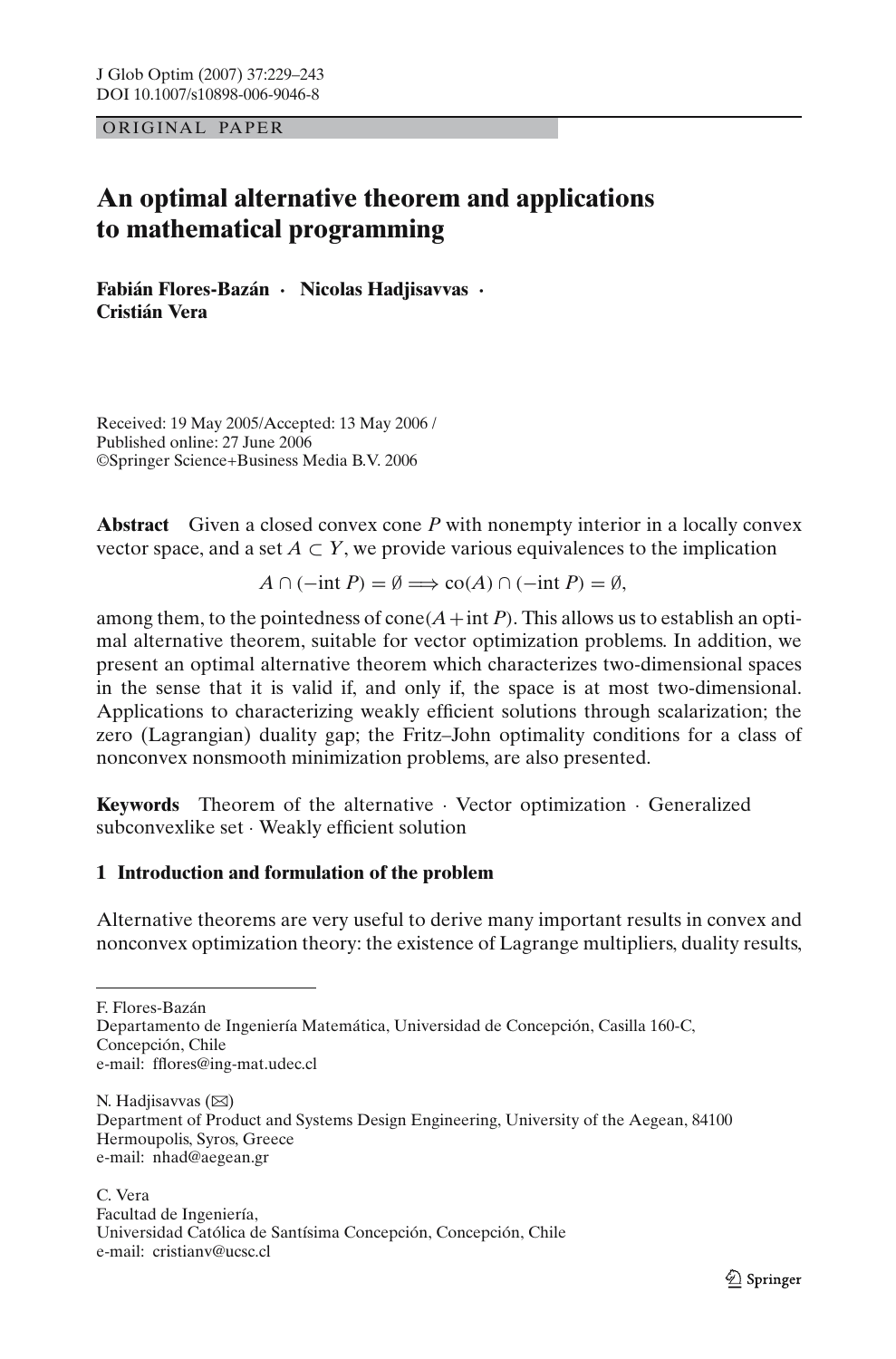scalarization of vector functions, etc. To be precise, let us consider a real locally convex topological vector space *Y* and a closed convex cone  $P \subseteq Y$  such that int  $P \neq \emptyset$ . We denote by *Y*<sup>∗</sup> the topological dual space of *Y*, and by *P*<sup>∗</sup> the (positive) polar cone of *P*. Given a nonempty set  $A \subseteq Y$ , alternative theorems assert the validity of exactly one of the following assertions:

$$
\exists a \in A \quad \text{such that } a \in -\text{int } P,\tag{1}
$$

$$
\exists p^* \in P^*, \quad p^* \neq 0, \quad \text{such that } \langle p^*, a \rangle \geq 0 \quad \forall \ a \in A. \tag{2}
$$

<span id="page-1-0"></span>Here  $\langle \cdot, \cdot \rangle$  stands for the duality pairing between *Y* and *Y*<sup>\*</sup> and int *P* denotes the topological interior of *P*. We recall that *P*<sup>∗</sup> is defined by

$$
P^* = \{ p^* \in Y^* : \langle p^*, p \rangle \ge 0 \quad \forall \ p \in P \}.
$$

The closedness and convexity of the cone *P* is equivalent to  $P = P^{**}$  by the bipolar theorem. In this case,

$$
p \in P \iff \langle p^*, p \rangle \ge 0 \quad \forall \ p^* \in P^*.
$$

Moreover,

<span id="page-1-1"></span>
$$
p \in \text{int } P \iff \langle p^*, p \rangle > 0 \quad \forall \ p^* \in P^* \setminus \{0\}. \tag{3}
$$

A separation theorem for convex sets and the above remarks allow us to write [\(1\)](#page-1-0) and [\(2\)](#page-1-0) in an equivalent way as, respectively,

$$
A \cap (-\text{int } P) \neq \emptyset, \tag{4}
$$

$$
co(A) \cap (-int P) = \emptyset,
$$
\n(5)

where " $co(A)$ " stands for the convex hull of *A*. While the inconsistency of both assertions [\(4\)](#page-1-1) and [\(5\)](#page-1-1) is straightforward, the proof of the implication

$$
A \cap (-\text{int } P) = \emptyset \Longrightarrow \text{co}(A) \cap (-\text{int } P) = \emptyset,
$$
\n(6)

<span id="page-1-2"></span>requires a careful analysis due to the lack of convexity of *A*. One of the goals of the present paper is to characterize those sets *A* for which implication [\(6\)](#page-1-2) is true. Most papers appearing in the literature (see for instance [1, 10, 13, 19, 20] and the references therein) were concerned with providing some (sufficient) conditions implying [\(6\)](#page-1-2). In this spirit various generalizations of the usual notion of convexity were introduced. Some of them will be discussed in Sect. 3.

Several of our results can be derived for cones *P* with nonempty quasi-interior, thus allowing the (topological) interior to be empty. In Sect. 2, we give the necessary definitions, together with some elementary results about cones. In Sect. 3, we show that [\(5\)](#page-1-1) can be restated in terms of pointedness of the set cone( $A$  + int *P*). At the same time, we compare several of the previously introduced notions of generalized convexity for sets and vector valued functions, and show equivalences between them. As a consequence of these results, we are able to derive and strenghten several of the already known alternative theorems. In Sect. 4, we provide a complete characterization of those sets *A* in  $\mathbb{R}^2$  for which [\(6\)](#page-1-2) holds, and show that this characterization holds if and only if the space is at most two-dimensional.

 $\mathcal{Q}$  Springer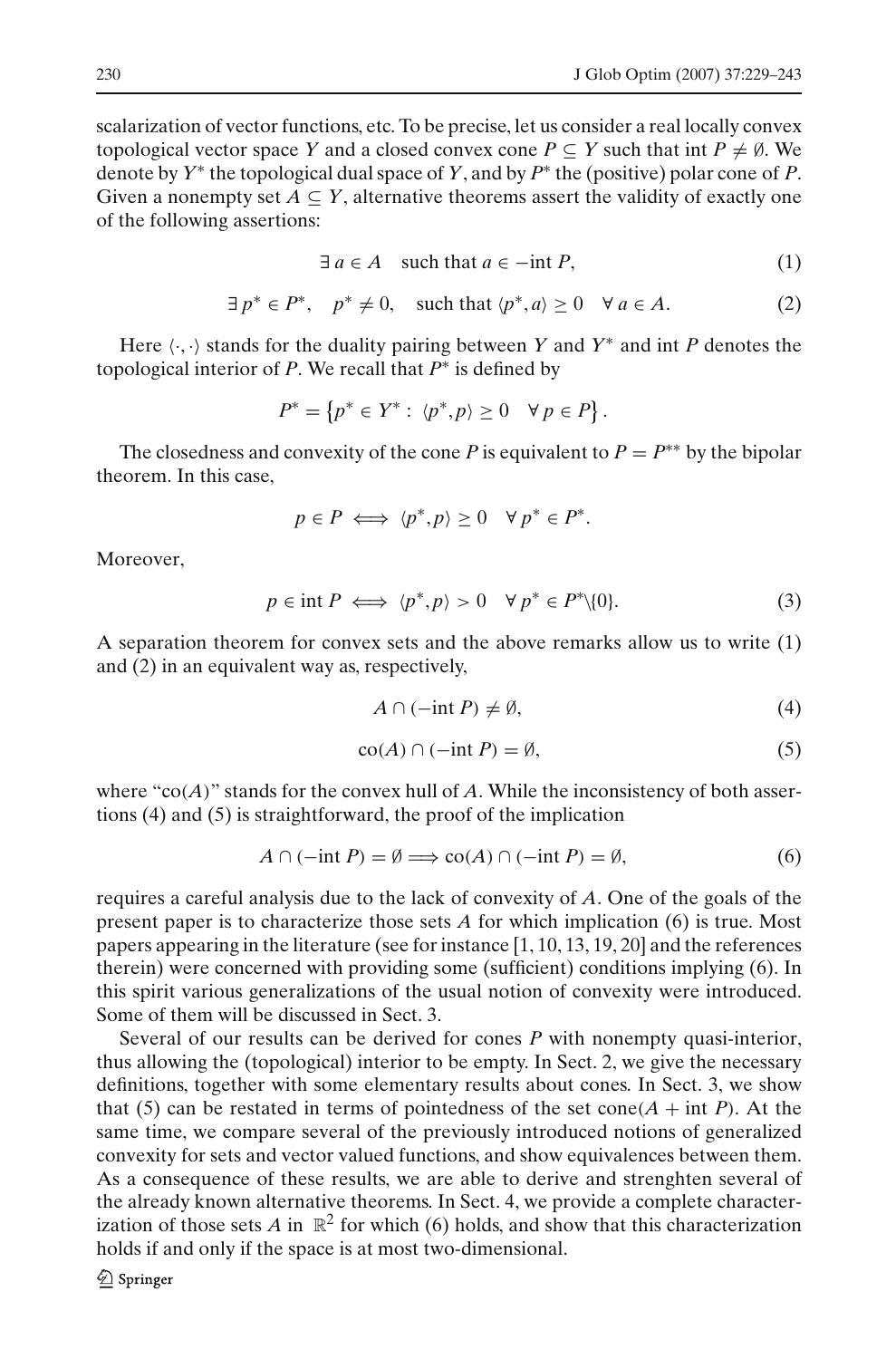As an illustrative application of our main result, we characterize in Sect. 5 those mappings  $F: K \to \mathbb{R}^2$  for which the equivalence

$$
\bar{x} \in E_w \Longleftrightarrow \bar{x} \in \bigcup_{p^* \in P^*, p^* \neq 0} \operatorname{argmin}_K \langle p^*, F(\cdot) \rangle
$$

holds, where  $E_w$  denotes the set of weakly efficient solutions to F on K (see Sect. 5). Such an equivalence was crucial to develop a well-posedness theory in vector optimization in [5]. Quadratic scalarization instead of linear was employed in [6] to compute efficient solutions.

Other applications concern the zero (Lagrangian) duality gap, and the Fritz– John optimality conditions for a class of nonconvex minimization problems without smoothness.

#### **2 Some basic notation and preliminaries**

Throughout the paper, *X* will be a vector space and *Y* a real locally convex topological vector space. We will denote by  $\langle \cdot, \cdot \rangle$  the duality pairing between *Y* and *Y*<sup>\*</sup>. Given *x*, *y* ∈ *X* we set  $[x, y] = \{tx + (1 - t)y : t \in [0, 1]\}.$  The segments  $[x, y]$  etc are defined analogously.

By cone we mean a set  $P \subseteq Y$  such that  $tP \subseteq P \forall t \geq 0$ ; given  $A \subseteq Y$ , cone(*A*) stands for the smallest cone containing *A*, that is,

$$
cone(A) = \bigcup_{t \ge 0} tA,
$$

whereas  $\overline{\text{cone}}(A)$  denotes the smallest closed cone containing A: obviously  $\overline{\text{cone}}(A)$  = cone(*A*), where *A* denotes the closure of *A*. Furthermore, we put

$$
cone_{+}(A) \doteq \bigcup_{t>0} tA.
$$

Evidently, cone(*A*) = cone<sub>+</sub>(*A*) ∪ {0}, and therefore,  $\overline{\text{cone}(A)} = \overline{\text{cone}_{+}(A)}$ . In [13, 19, 20] the notation cone(*A*) instead of cone<sub>+</sub>(*A*) is employed.

Given a convex subset *K* of *Y*, an element  $x \in K$  is called a quasi-interior point if there is no closed hyperplane supporting *K* at *x*; i.e., if for all  $x^* \in Y^*$  the following implication holds:

$$
\langle x^*, y \rangle \ge \langle x^*, x \rangle \quad \text{ for all } y \in K \implies x^* = 0.
$$

Equivalently, *x* is an quasi-interior point if and only if  $\overline{\text{cone}}(K - x) = Y$  (see for instance [3] for details and references on quasi-interiors). We will denote by qint *K* the set of quasi-interior points of *K*. If int  $K \neq \emptyset$ , then int  $K = \text{qint } K$ . For this reason, all results in this paper involving qint *K* are also true for int *K*, provided the latter set is nonempty. On the other hand, for any  $p \in [1, +\infty)$  the positive cone  $l^p_+ = \{(x_i)_{i \in \mathbb{N}} \in l^p : x_i \ge 0, \forall i \in \mathbb{N}\}$  of the space  $l^p = \{(x_i)_{i \in \mathbb{N}} : \sum_{i \in \mathbb{N}} |x_i|^p < +\infty\}$  has nonempty quasi-interior, but its interior (and even the relative algebraic interior) is empty. Quasi-interior points share some properties of the interior points; for instance, if *x* ∈ qint *K* and *y* ∈ *K* then  $[x, y]$  ⊆ qint *K*. In particular, qint *K* is convex and dense in *K* whenever it is not empty.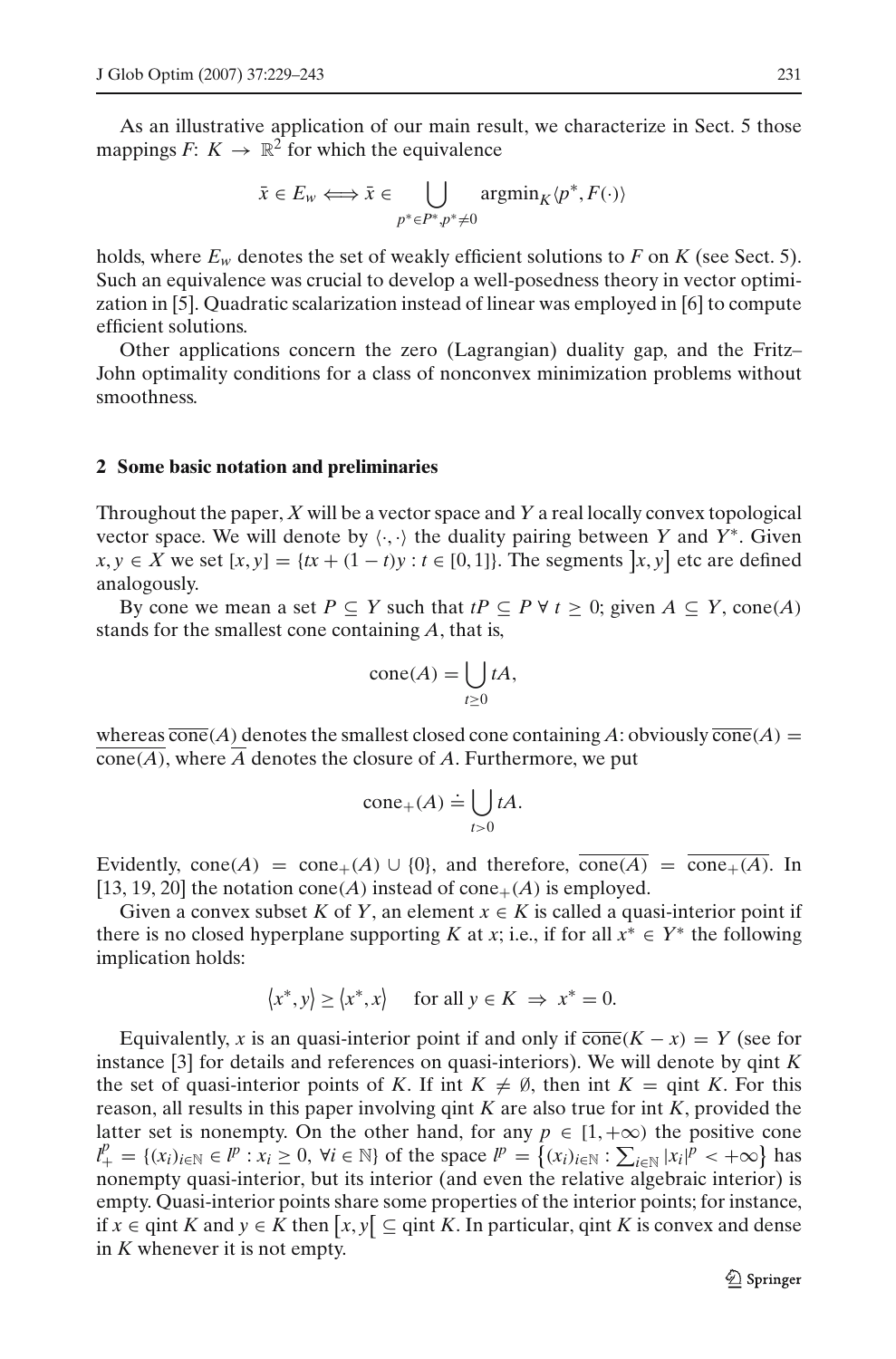If *P* is a closed convex cone, then it is easy to check that  $x \in \text{qint } P$  if and only if  $\langle x^*, x \rangle > 0$  for all  $x^* \in P^* \setminus \{0\}$ , or equivalently if the set  $B = \{x^* \in P^* : \langle x^*, x \rangle = 1\}$  is a w∗-closed base for *P*<sup>∗</sup> (we recall that a convex set *B* is called a base for *P*<sup>∗</sup> if 0 is not in the w<sup>∗</sup>-closed hull of *B* and  $P^* = \text{cone}(B)$ ). If  $P \neq Y$ , then  $0 \notin \text{qint } P$ . Note also that qint  $P = \text{cone}_{+}(\text{qint } P)$  and  $P + \text{qint } P = \text{qint } P$ .

**Assumption** In the rest of the paper,  $P \subseteq Y$  will be a closed convex cone with  $P \neq Y$ and qint  $P \neq \emptyset$ .

<span id="page-3-0"></span>Some elementary properties of sets to be used later are collected in the next proposition.

**Proposition 2.1** *Let*  $A \subseteq Y$  *be any nonempty set.* 

- (a)  $\alpha A + (1 \alpha)A \subseteq \text{cone}(A) \forall \alpha \in [0,1] \iff \text{cone}(A) \text{ is convex} \iff \text{co}(A) \subseteq$  $cone(A)$ .
- (b)  $\alpha A + (1 \alpha)A \subseteq \text{cone}_{+}(A) \forall \alpha \in [0,1] \iff \text{cone}_{+}(A) \text{ is convex} \iff \text{co}(A) \subseteq$  $cone_{+}(A)$ .
- (c) cone<sub>+</sub>( $A + M$ ) = cone<sub>+</sub>( $A$ ) + *M* provided that *M* is such that tM  $\subseteq M \forall t > 0$ .
- (d) cone(*A*) + *M*  $\subseteq$  cone(*A* + *M*) *and* cone(*A*) + *M*  $=$  cone(*A* + *M*)*, provided that M is a cone.*
- (e)  $\overline{\text{cone}}(A+\text{qint }P) = \overline{\text{cone}}(A+P)$ *, provided that P is a convex cone with*  $\text{qint }P \neq \emptyset$ *.*
- (f) cone<sub>+</sub>( $A$  + int *P*) *is convex*  $\Longleftrightarrow$  cone( $A$  + int *P*) *is convex*  $\Longleftrightarrow$  cone( $A$  + *P*) *is convex, provided that P* is a convex cone with int  $P \neq \emptyset$ .

*Proof* The proof of (a)–(c) is straightforward. (d): According to (c),  $cone_{+}(A) + M =$  $cone_{+}(A + M) \subseteq \overline{cone}(A + M)$ . On the other hand, for a fixed  $a \in A$ , every  $p \in M$ can be obtained as the limit of  $\frac{1}{n}(a + np)$ . Hence  $M \subseteq \overline{\text{cone}}(A + M)$  and this shows the inclusion in (d). Since obviously cone( $A + M$ )  $\subseteq$  cone( $A$ ) +  $M$ , the equality of closures also follows.

(e): Since qint *P* ⊆ *P*, we have  $\overline{\text{cone}}(A + \text{qint } P)$  ⊆  $\overline{\text{cone}}(A + P)$ . Also, from *P* ⊆  $\overline{\text{qint } P}$ it follows that  $A + P \subseteq A + \overline{\text{qint } P} \subseteq \overline{A + \text{qint } P} \subseteq \overline{\text{cone}}(A + \text{qint } P)$ , hence (e) follows. (f): If cone<sub>+</sub>( $A$ +int *P*) is convex, then it easily follows that cone( $A$ +int *P*) is convex. By using (e), we deduce that  $\overline{\text{cone}}(A + P)$  is convex. If  $\overline{\text{cone}}(A + P)$  is convex, then  $cone_{+}(A + int P)$  is convex by Theorem 2.6 in [14].

**Remark 2.2** Proposition [2.1\(](#page-3-0)f) does not hold with qint *P* in the place of int *P*. Indeed, let  $Y = l^1$  and  $P = l^1_+$ . Then  $\text{qint } l^1_+ = \{(\alpha_i)_{i \in \mathbb{N}} : \alpha_i > 0\}$  while int  $l^1_+ = \emptyset$ . Set

$$
A = l^{1} \setminus \left(-\text{qint } l^{1}_{+}\right) = \left\{(\alpha_{i})_{i \in \mathbb{N}} : \exists i \in \mathbb{N} \text{ with } \alpha_{i} \geq 0\right\}.
$$

Each  $(a_i)_{i \in \mathbb{N}} \in l^1$  can be written as a limit of a sequence of elements each of which has a finite number of nonzero coordinates. Thus  $\overline{A} = l^1$  and  $\overline{\text{cone}}(A + l^1) = l^1$  is convex. However, one can readily check that cone<sub>+</sub>( $A$  + qint  $P$ ) =  $A$  + qint  $P$  =  $\{(\alpha_i)_{i \in \mathbb{N}} : \exists i \in \mathbb{N} \text{ with } \alpha_i > 0\} \text{ is not convex.}$ 

#### **3 The alternative theorem in spaces of arbitrary dimension**

In search of conditions implying the validity of [\(6\)](#page-1-2), several relaxed notions of convexity have appeared in the literature. Before reviewing and comparing some of them,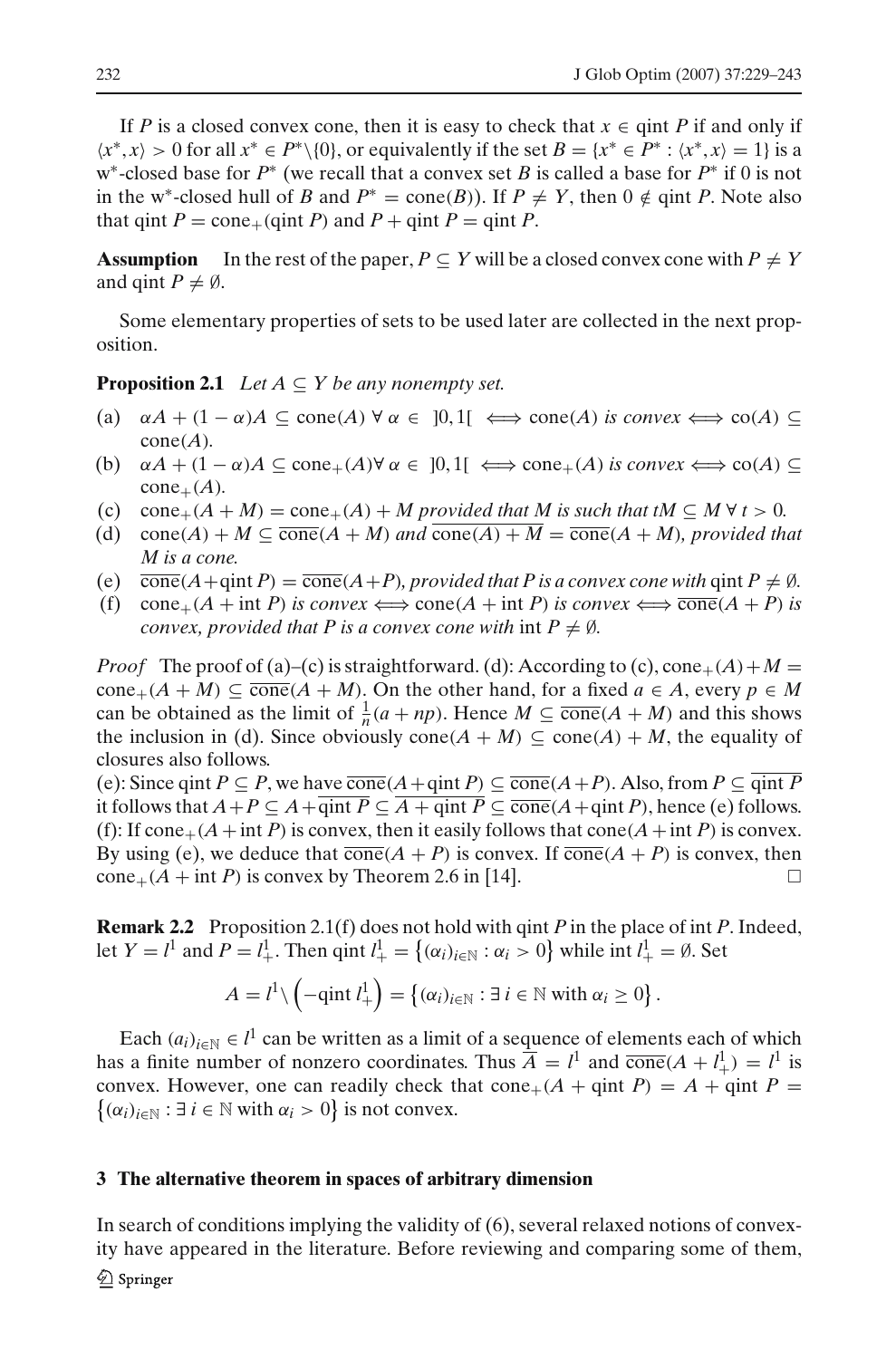we will first reformulate the conclusion of the alternative theorem in terms of the cone cone  $(A + \text{qint } P)$ . We recall the definition of pointedness for a cone that is not necessarily convex (see for instance [12]).

**Definition 3.1** A cone  $K \subseteq Y$  is called "pointed" if  $x_1 + \cdots + x_k = 0$  is impossible for  $x_1, x_2, \dots, x_k$  in *K* unless  $x_1 = x_2 = \dots = x_k = 0$ .

Our first result is the following:

<span id="page-4-3"></span>**Theorem 3.2** *Let*  $A \subseteq Y$  *be any nonempty set and*  $P \subseteq Y$ ,  $P \neq Y$ , *be a convex and closed cone such that*  $qint P \neq \emptyset$ . The following assertions are equivalent:

- (a)  $cone(A + qint P)$  *is pointed*;
- (b)  $\operatorname{co}(A) \cap (-\operatorname{qint} P) = \emptyset$ *.*

<span id="page-4-0"></span>*Proof* We first prove

$$
cone(A + qint P) \text{ is pointed} \implies A \cap (-qint P) = \emptyset. \tag{7}
$$

If there exists  $x \in A \cap (-\text{qint } P)$ , then  $x = 2(x - \frac{x}{2}) \in \text{cone}(A + \text{qint } P)$  and  $-x =$ *x* + (−2*x*) ∈ *A* + qint *P* ⊆ cone(*A* + qint *P*). By pointedness, *x* = 0, hence 0 ∈ qint *P*. As noted in Sect. 2, this implies  $P = Y$ , a contradiction.

Now assume that (a) holds. If (b) does not hold, then there exists  $x \in -qint$  *P* such that  $x = \sum_{i=1}^{m} \lambda_i a_i$  with  $\sum_{i=1}^{m} \lambda_i = 1, \lambda_i > 0, a_i \in A$ . Thus,  $0 = \sum_{i=1}^{m} \lambda_i (a_i - x)$ . Using (a) we infer that  $\lambda_i(a_i - x) = 0$  for all  $i = 1, \ldots, m$ . This contradicts [\(7\)](#page-4-0).

Conversely, assume that (b) holds. If cone  $(A + \text{qint } P)$  is not pointed, then there exist  $x_i \in \text{cone}(A + \text{qint } P) \setminus \{0\}, i = 1, 2, \dots n$ , such that  $\sum_{i=1}^{n} x_i = 0$ . Each  $x_i$  can be written as  $x_i = \lambda_i (y_i + u_i)$  with  $\lambda_i > 0$ ,  $y_i \in A$  and  $u_i \in \text{qint } P$ . Hence  $\sum_{i=1}^n \lambda_i y_i = -\sum_{i=1}^n \lambda_i u_i$ . Setting  $\mu_i = \lambda_i / \sum_{j=1}^n \lambda_j$  we get  $\sum_{i=1}^n \mu_i y_i = -\sum_{i=1}^n \mu_i u_i \in \text{co}(A) \cap (-\text{qint }P)$ , a  $\Box$ contradiction.  $\Box$ 

When int  $P \neq \emptyset$ , then by the separation theorem co(*A*) ∩ ( $\text{-qint } P$ ) =  $\emptyset$  is equivalent to the existence of  $p^* \in P^* \setminus \{0\}$  such that  $\langle p^*, y \rangle \geq 0$  for all  $y \in A$ . Thus, in case the set *A* is the image of some vector-valued mapping, the previous theorem implies the following

<span id="page-4-4"></span>**Corollary 3.3** *Let*  $K \subseteq X$  *be any nonempty set,*  $P \subseteq Y$  *be a closed convex cone such that* int  $P \neq \emptyset$ *, and*  $G: K \rightarrow Y$  *be any mapping. Then the following assertions are equivalent:*

(a) cone( $G(K)$  + int *P*) *is pointed*; (b)  $\exists p^* \in P^*, p^* \neq 0, \langle p^*, G(x) \rangle \geq 0 \,\forall x \in K.$ 

<span id="page-4-2"></span>We now recall the most general among the relaxed notions of convexity that were used in alternative theorems.

**Definition 3.4** Let  $P \subseteq Y$  be a closed convex cone with nonempty interior. A set  $A \subseteq Y$  is called:

<span id="page-4-1"></span>(a) generalized subconvexlike [20] if  $\exists u \in \text{int } P$ ,  $\forall x_1, x_2 \in A$ ,  $\forall \alpha \in [0,1[$ ,  $\forall \epsilon > 0$ ,  $\exists \rho > 0$  such that

$$
\varepsilon u + \alpha x_1 + (1 - \alpha)x_2 \in \rho A + P; \tag{8}
$$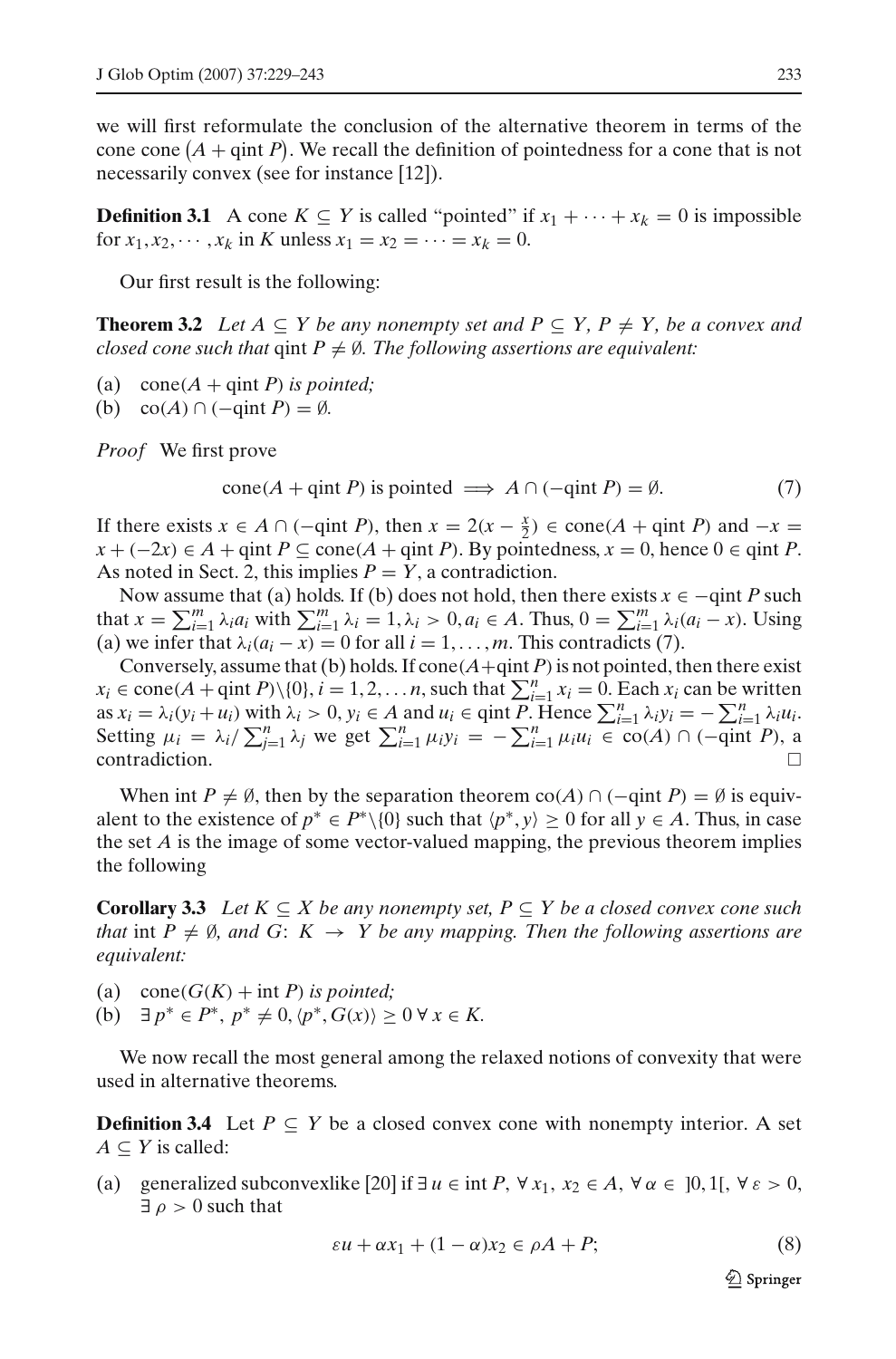- (b) presubconvexlike if  $\exists u \in Y$ ,  $\forall x_1, x_2 \in A$ ,  $\forall \alpha \in [0,1[$ ,  $\forall \varepsilon > 0$ ,  $\exists \rho > 0$  such that [\(8\)](#page-4-1) holds;
- (c) nearly subconvexlike [13, 19] if  $\overline{\text{cone}}(A + P)$  is convex.

Note that the definition of presubconvexlike sets is a transcription of an analogous definition for *Y*-valued functions given in [21]. Also, from Proposition [2.1\(](#page-3-0)f) it follows that (c) above is equivalent to the convexity of cone<sub>+</sub> $(A + int P)$  and also to the convexity of cone  $(A + \text{int } P)$ . In fact, we will show that all three notions of generalized convexity of sets given in Definition [3.4](#page-4-2) are equivalent.

<span id="page-5-2"></span>**Proposition 3.5** *In Definition* [3.4](#page-4-2)*,* (a)–(c) *are equivalent.*

*Proof* (a)  $\Leftrightarrow$  (b): It is obvious that (a) implies (b). If *A* is presubconvexlike, let *u* ∈ *Y* be the element whose existence is required by (b). Since int  $P - \text{int } P = Y$ (see, e.g. [11]) we can write  $u = v - w$  with  $v, w \in \text{int } P$ . By assumption, for every  $x_1, x_2 \in A$ ,  $\alpha \in [0, 1]$ ,  $\varepsilon > 0$  there exists  $\rho > 0$  such that [\(8\)](#page-4-1) holds. Then

$$
\varepsilon v + \alpha x_1 + (1 - \alpha)x_2 \in \rho A + P + \varepsilon w \subseteq \rho A + P.
$$

Thus, *A* is generalized subconvexlike.

(a)  $\Rightarrow$  (c): In Theorem 2.1 of [20], it is shown that a generalized subconvexlike set *A* is such that the set cone<sub>+</sub>(*A*)+int *P* is convex. By Proposition [2.1\(](#page-3-0)c)(f),  $\overline{\text{cone}}(A+P)$ is convex.

 $(c) \Rightarrow (a)$ : If  $\overline{\text{cone}}(A + P)$  is convex then by Proposition [2.1\(](#page-3-0)f),  $\text{cone}_+(A + \text{int } P)$  is convex. From (b) of the same proposition applied to the set  $A + \text{int } P$  it follows that

$$
\alpha A + (1 - \alpha)A + \text{int } P \subseteq \text{cone}_+(A + \text{int } P) \ \forall \alpha \in ]0,1[.
$$

This allows us to conclude that *A* is generalized subconvexlike.

<span id="page-5-0"></span>Thus, the two alternative theorems in [19, 20] (with "int" instead of "qint") can be unified and extended as follows:

**Theorem 3.6** *Let*  $A \subseteq Y$  *be any nonempty set. Assume that*  $A \cap (-qint P) = \emptyset$ *. Then* 

 $cone_{+}(A + \text{qint } P)$  is convex  $\implies$  co(*A*) ∩ ( $-\text{qint } P$ ) = Ø.

<span id="page-5-1"></span>It is now clear that Theorem [3.6](#page-5-0) is a consequence of Theorem [3.2](#page-4-3) and the following easy proposition:

**Proposition 3.7** *If* cone<sub>+</sub>( $A$ +qint *P*) *is convex and*  $A \cap (-qint P) = \emptyset$ *, then* cone( $A$ + qint *P*) *is pointed.*

*Proof* Since cone( $A$  + qint *P*) is also a convex cone, we have to show that whenever *x*, −*x* ∈ cone(*A* + qint *P*), then *x* = 0. Indeed, assume that  $x \neq 0$ . Then  $x, -x \in$ cone<sub>+</sub>( $A$  + qint *P*). This last set is convex, hence  $0 = x + (-x) \in \text{cone}_+(A + \text{qint }P)$ . Thus, there exist  $\lambda > 0$ ,  $y \in A$  and  $u \in \text{qint } P$  such that  $0 = \lambda(y + u)$ . Then  $y \in A$ *A* ∩ (−qint *P*), a contradiction.

The converse of Proposition [3.7](#page-5-1) (or Theorem [3.6\)](#page-5-0) does not hold, as shown by the following example.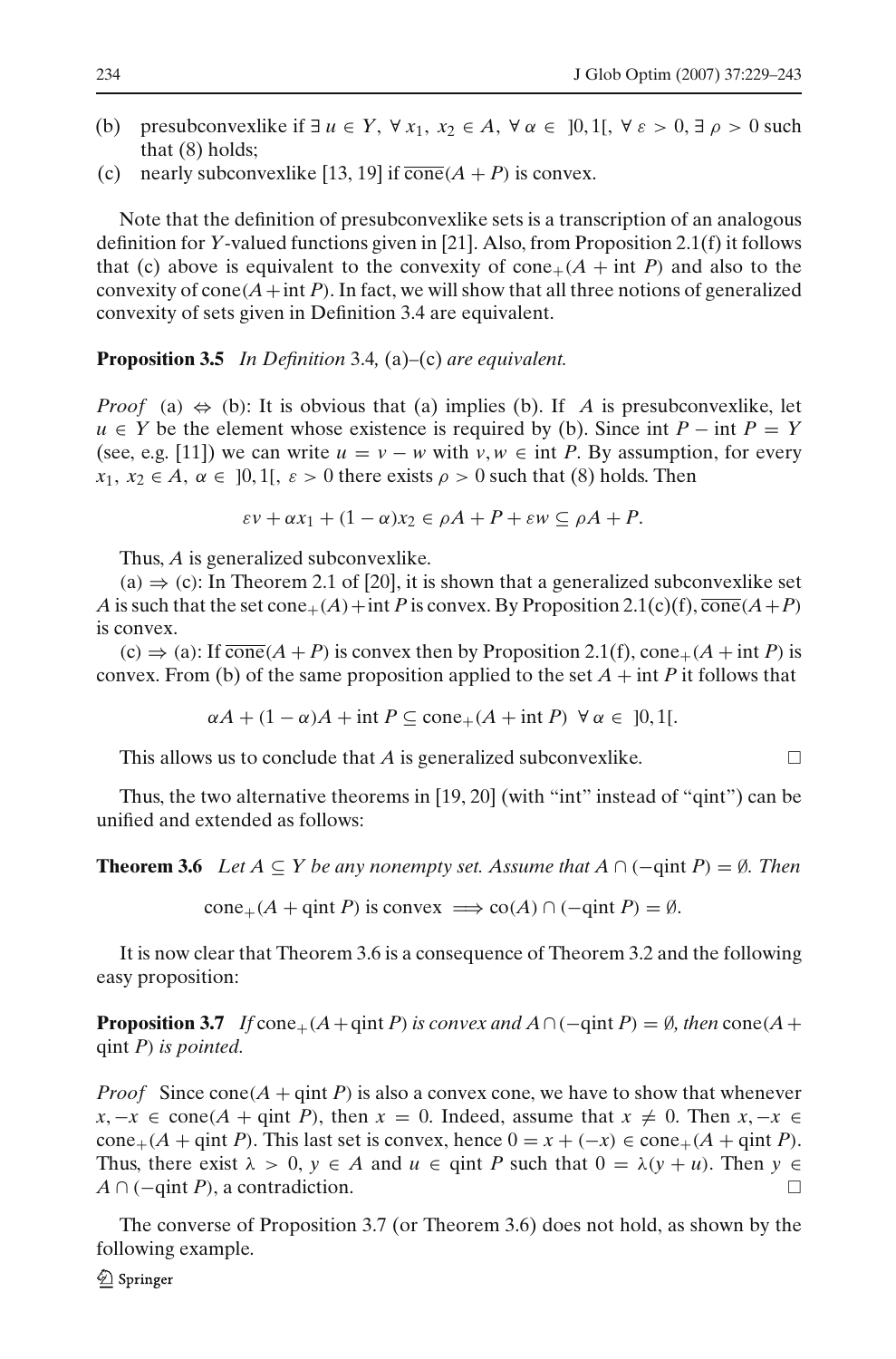**Example 3.8** Let us consider in  $\mathbb{R}^3$  the polyhedral (closed convex) cone  $P = \text{cone}(B)$ , where

$$
B = \left\{ (1, -x_2, x_3) : 0 \le x_2, 0 \le x_3, x_2 + x_3 \le 1 \right\}
$$

and the set

$$
A = \left\{ \left( x_1, 1, \sqrt{1 - x_1^2} \right) : 0 \le x_1 \le 1 \right\}.
$$

It is not difficult to check that  $co(A) \cap (-int P) = \emptyset$  thus  $cone(A + int P)$  is pointed. However, we will see that  $\overline{\text{cone}}(A + P)$  is nonconvex. To this end, it is enough to show that  $z = (\frac{1}{2}, 1, \frac{1}{2}) \notin \overline{\text{cone}}(A + P)$  since  $z = \frac{1}{2}x + \frac{1}{2}y$  with  $x = (0, 1, 1) \in A$  and  $y = (1, 1, 0) \in A$ . Assume on the contrary that there exist sequences  $0 \le x_1^k \le 1$ ,  $0 \le x_2^k \le 1, 0 \le x_3^k \le 1$  and  $\beta_k, \lambda_k \ge 0$  such that

<span id="page-6-1"></span>
$$
\lambda_k \left( x_1^k + \beta_k \right) \to \frac{1}{2},\tag{9}
$$

$$
\lambda_k \left( 1 - \beta_k x_2^k \right) \to 1,\tag{10}
$$

<span id="page-6-0"></span>
$$
\lambda_k \left( \sqrt{1 - (x_1^k)^2} + \beta_k x_3^k \right) \to \frac{1}{2}.
$$
\n(11)

<span id="page-6-2"></span>If  $\lambda_k$  is bounded, we may assume that  $\lambda_k \to \lambda$  for some  $\lambda \geq 0$ . From [\(10\)](#page-6-0), we obtain  $\lambda \geq 1$ . On the other hand, up to a subsequence  $x_1^k \to x_1$ , thus [\(9\)](#page-6-1) implies  $x_1 \leq \frac{1}{2}$ . By [\(11\)](#page-6-2) we get  $\sqrt{1-x_1^2} \le \frac{1}{2}$ , which in turn gives  $x_1 \ge \frac{\sqrt{3}}{2}$ , contradicting a previous inequality. We now assume that  $\lambda_k \to +\infty$ . From [\(9\)](#page-6-1) it follows  $x_1^k \to 0$ . Taking *k* sufficiently large, [\(11\)](#page-6-2) yields a contradiction.

The preceding definitions of relaxed convexity for sets induce corresponding definitions for vector valued mappings: given a nonempty subset *K* of *X*, a multivalued mapping *G*:  $K \Rightarrow Y$  is called generalized subconvexlike [20] (respectively, nearly subconvexlike [13, 19], presubconvexlike [21]) if the set  $G(K)$  is generalized subconvexlike (resp., nearly subconvexlike, presubconvexlike) . According to Proposition [3.5,](#page-5-2) these three notions are identical. Other definitions of generalized convexity for (single-valued) vector valued functions in view of using them to alternative theorems were given in [10, 16]. A mapping *G*:  $K \rightarrow Y$  is called  $*$ -quasiconvex [10] if *x*∗, *G*(·) is quasiconvex for all *x*<sup>∗</sup> ∈ *P*∗. It is called naturally-*P*-quasiconvex [16] if for all  $x, y \in K$ ,  $G([x, y]) \subseteq [G(x), G(y)] - P$ . We will first show that these notions are equivalent:

**Proposition 3.9** *Let*  $K \subseteq X$  *be any nonempty convex set and*  $P \subseteq Y$  *be a closed convex cone with nonempty interior. Then a mapping G:*  $K \rightarrow Y$  *is*  $*$ *-quasiconvex if and only if it is naturally-P-quasiconvex.*

*Proof* Assume that *G* is naturally-*P*-quasiconvex. We need to check that given  $t \in \mathbb{R}$ and  $x^* \in P^*$ , the set  $K_t = \{z \in K : \langle x^*, G(z) \rangle \leq t\}$  is convex. Indeed, if  $x, y \in K_t$  then by natural-*P*-quasiconvexity of *G*, for all  $z \in [x, y]$  there exists  $\lambda \in [0, 1]$  and  $u \in P$ such that  $G(z) = \lambda G(x) + (1 - \lambda)G(y) - u$ . Hence,

$$
\langle x^*, G(z) \rangle = \lambda \langle x^*, G(x) \rangle + (1 - \lambda) \langle x^*, G(y) \rangle - \langle x^*, u \rangle \le t
$$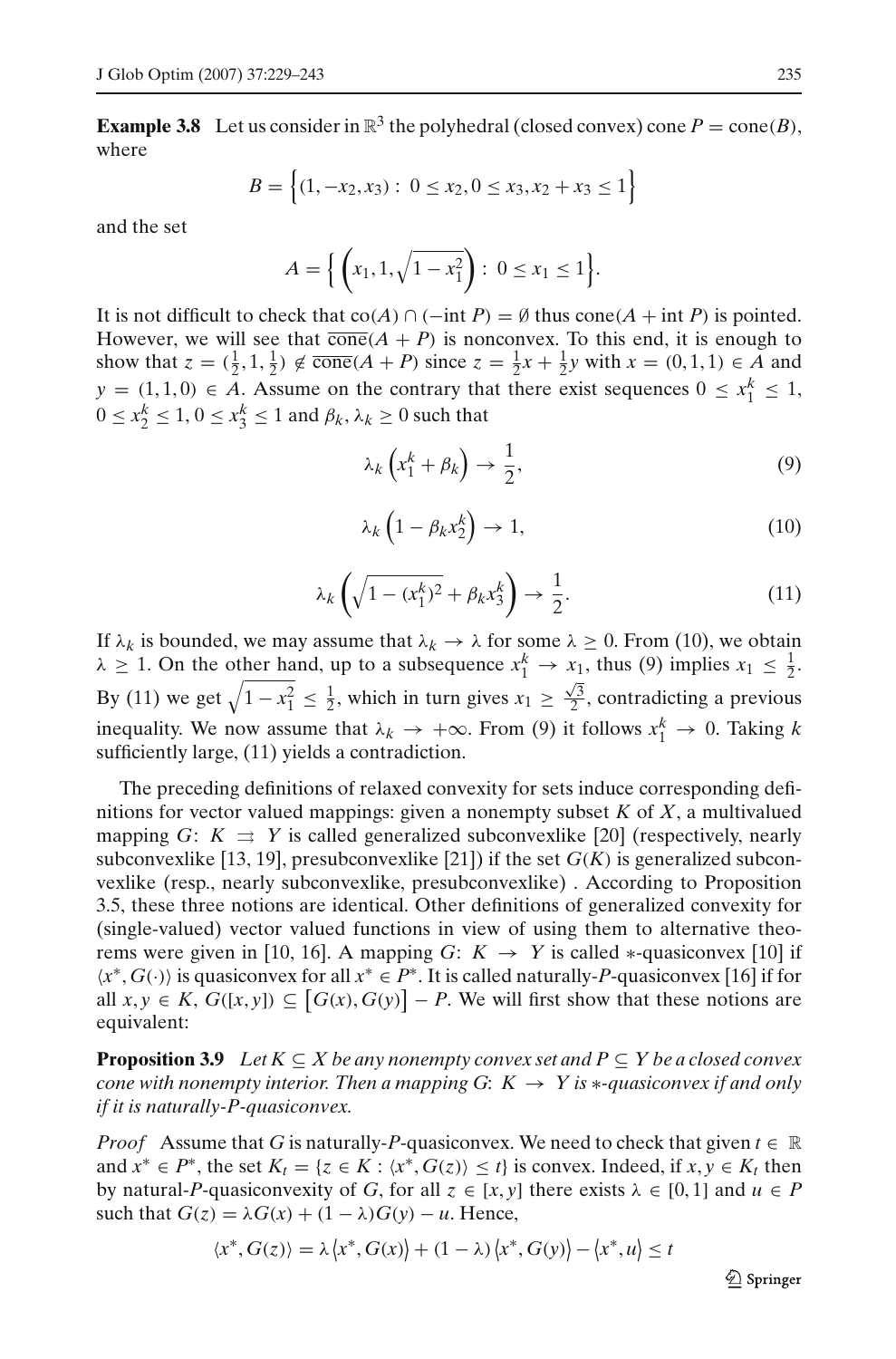thus  $z \in K_t$ , so  $K_t$  is convex.

Conversely, assume that *G* is not naturally-*P*-quasiconvex. Then there exist  $x, y \in K$ and  $z \in [x, y]$  such that for all  $\mu \in [0, 1]$ ,  $G(z) \notin \mu G(x) + (1 - \mu)G(y) - P$ . Thus for every  $\mu \in [0, 1]$  there exists  $x^* \in Y^* \setminus \{0\}$  such that

$$
\langle x^*, G(z) \rangle > \langle x^*, \mu G(x) + (1 - \mu)G(y) - u \rangle \ \forall \ u \in P.
$$

Since *P* is a cone, we get  $\langle x^*, u \rangle \geq 0$  for all  $u \in P$ , i.e.,  $x^* \in P^*$ , and also  $\langle x^*, G(z) - \mu G(x) - (1 - \mu) G(y) \rangle > 0$ . Since by assumption int  $P \neq \emptyset$ , there exists a *w*<sup>∗</sup>-compact base *B* of *P*<sup>∗</sup>. Setting  $f(y^*, \mu) = \langle y^*, G(z) - \mu G(x) - (1 - \mu)G(y) \rangle$ we get

$$
\max_{y^* \in B} \min_{\mu \in [0,1]} f(y^*, \mu) = \min_{\mu \in [0,1]} \max_{y^* \in B} f(y^*, \mu) > 0.
$$

Hence there exists  $x^* \in B$  such that

$$
\langle x^*, G(z) \rangle > \mu \langle x^*, G(x) \rangle + (1 - \mu) \langle x^*, G(y) \rangle \ \forall \mu \in [0, 1].
$$

In particular, we get  $\langle x^*, G(z) \rangle > \langle x^*, G(x) \rangle$  and  $\langle x^*, G(z) \rangle > \langle x^*, G(y) \rangle$ . Thus *G* is not ∗-quasiconvex.

<span id="page-7-0"></span>In [10] it is proven that implication [\(6\)](#page-1-2) holds for  $A = G(K)$  under the  $*$ -quasiconvexity of *G* and the assumption

 $∀p^* ∈ P^*$ , the restriction of  $(p^*, G(·))$  on any line segment of *K* is lower semicontinuous. (12)

We will see that the ∗-quasiconvexity of *G* together with [\(12\)](#page-7-0) imply the convexity of cone( $G(K)$  + int *P*) thus, in particular, that *G* is nearly subconvexlike. This follows from the next proposition which is of interest by itself. We refer the reader to [9] for the definition of upper semicontinuity and other properties of multivalued mappings that will be used in the proof.

**Proposition 3.10** *Let*  $K \subseteq X$  *be any nonempty convex set,*  $P \subseteq Y$  *be a closed convex cone and G:*  $K \rightarrow Y$  *be naturally-P-quasiconvex and satisfying* [\(12\)](#page-7-0)*. Then* 

$$
\forall x, y \in K, \quad [G(x), G(y)] \subseteq G([x, y]) + P. \tag{13}
$$

<span id="page-7-1"></span>*Proof* Given  $x, y \in K$ , define  $H: [x, y] \implies [G(x), G(y)]$  by  $H(z) = (G(z) + P) \cap$  $([G(x), G(y)])$ . We show first that *H* is closed. Let  $(z_n, w_n)$ ,  $n \in \mathbb{N}$ , be a sequence in the graph of *H*, converging to  $(z, w)$ . Then  $w_n \in H(z_n) \subseteq [G(x), G(y)]$ . Obviously,  $w \in [G(x), G(y)]$ . Also, for every  $n \in \mathbb{N}$  there exists  $v_n \in P$  such that  $w_n = G(z_n) + v_n$ . For each  $p^* \in P^*$  we get by assumption [\(12\)](#page-7-0):

$$
\langle p^*, w - G(z) \rangle \ge \lim \langle p^*, w_n \rangle - \lim \inf \langle p^*, G(z_n) \rangle
$$
  
=  $\lim \langle p^*, w_n \rangle + \lim \sup \langle p^*, -G(z_n) \rangle$   
=  $\lim \sup \langle p^*, v_n \rangle \ge 0$ .

Since this is true for all  $p^* \in P^*$ , we deduce that  $w - G(z) \in P$ , i.e.,  $w \in H(z)$  and *H* is closed. Hence, *H* is upper semicontinuous.

Also, for every  $z \in [x, y]$ ,  $H(z) \neq \emptyset$  by the definition of natural-*P*-quasiconvexity. In addition,  $H(z)$  is connected, being convex. Hence, the image of  $[x, y]$  through H is connected (cf. Proposition 2.24, p 43 in [9]). This image is a subset of the line segment  $[G(x), G(y)]$ . Since  $G(x) \in H(x)$  and  $G(y) \in H(y)$ , we deduce that  $H([x, y]) =$  $\mathcal{Q}$  Springer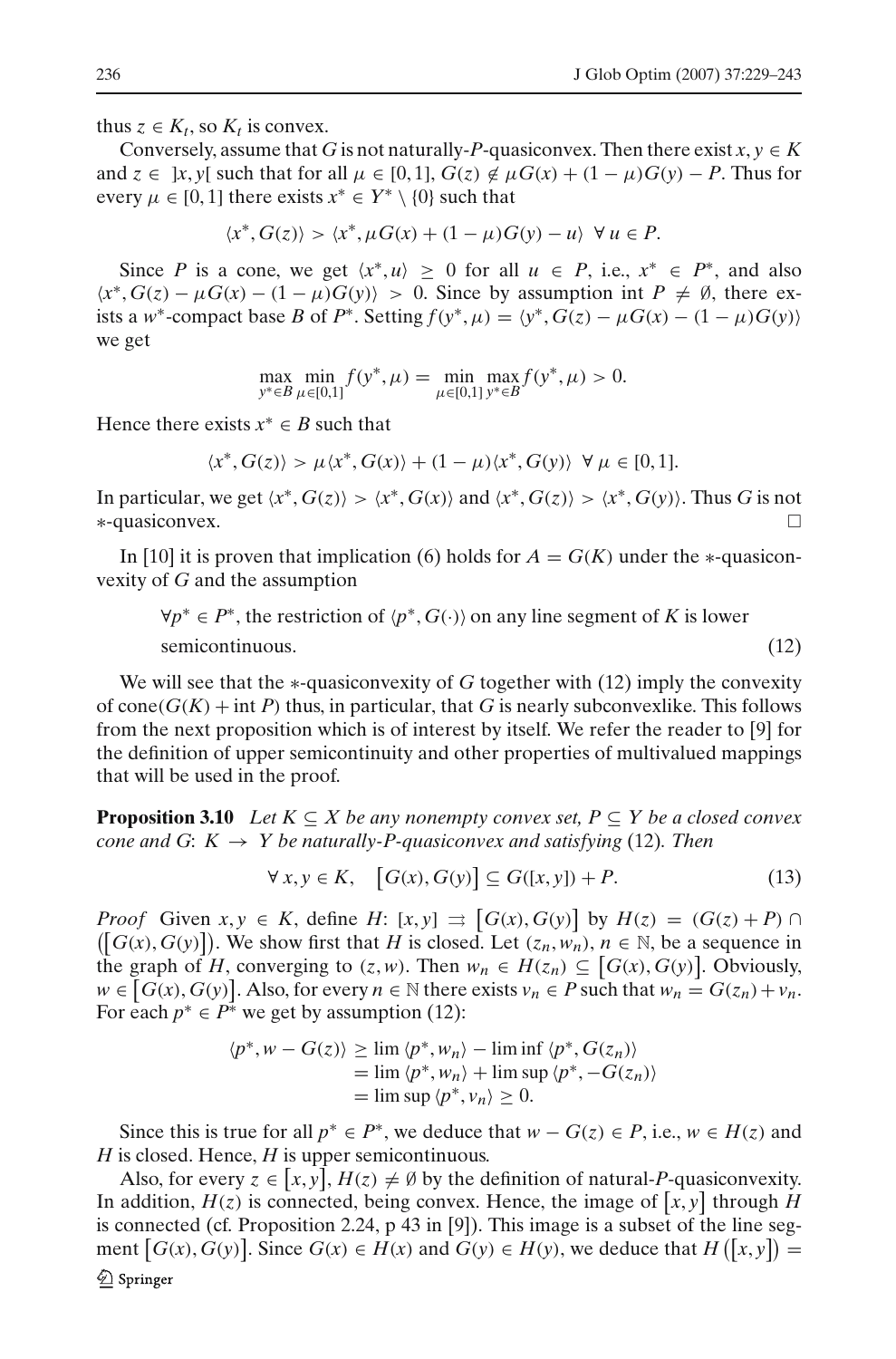$[G(x), G(y)]$ . Thus, for every  $w \in [G(x), G(y)]$  there exists  $z \in [x, y]$  such that  $w \in$  $H(z)$ , i.e.,  $w = G(z) + u$  for some  $u \in P$ . This shows inclusion [\(13\)](#page-7-1).

We deduce the following:

**Corollary 3.11** Let X, Y, P, G be as in the previous proposition. Then  $G(K) + P$  is *convex.*

*Proof* It is sufficient to show that whenever  $t \in [0, 1]$ ,  $x, y \in K$  and  $u \in P$  then  $tG(x) + (1 - t)G(y) + u \in G(K) + P$ . But this is obvious in view of the proposition.

 $\Box$ 

Thus, given a cone *P* with int  $P \neq \emptyset$ , if a mapping *G* is \*-quasiconvex (or, equivalently, naturally-P-quasiconvex) and satisfies [\(12\)](#page-7-0), then  $G(K) + P$  is convex. This implies that *G* is nearly subconvexlike, so the alternative theorems of [10, 16] are included in Theorem [3.6](#page-5-0) and in particular in Theorem [3.2.](#page-4-3) The converse does not hold: the mapping  $G(x) = (x, f(x)), x \in [-1, 1],$  where  $f(x) = 1 - |x|$ , is clearly nearly subconvexlike (with  $Y = \mathbb{R}^2$ ,  $P = \mathbb{R}^2_+$ ), but the real-valued function  $x \in [-1, 1] \mapsto \langle (0, 1), (x, f(x)) \rangle = f(x)$ is not quasiconvex, that is, *G* is not ∗-quasiconvex.

### **4 Characterizing the two-dimensionality through the alternative theorem**

According to Theorem [3.6](#page-5-0) (see also Proposition [2.1\(](#page-3-0)f)), whenever  $A \cap (-\text{int } P) = \emptyset$ holds, the convexity of cone( $A$ +int *P*) is a sufficient condition for co( $A$ )∩(−int *P*) = Ø to hold. We will now see that in case  $Y = \mathbb{R}^2$ , it is also necessary.

<span id="page-8-1"></span>**Theorem 4.1** Let  $P \subseteq \mathbb{R}^2$  be a convex closed cone such that int  $P \neq \emptyset$ , and  $A \subseteq \mathbb{R}^2$ *be any nonempty set satisfying A* ∩ (−int *P*) =  $\emptyset$ *. Then the following assertions are equivalent:*

(a) co( $A$ ) ∩ (-int  $P$ ) = Ø;

- (b) cone $(A + P)$  *is convex*;
- (c) cone( $A$  + int *P*) *is convex*;
- (d) cone( $A$ ) + *P* is convex;
- (e)  $\overline{\text{cone}}(A + P)$  *is convex.*

*Proof* According to Proposition [2.1\(](#page-3-0)f), (c)  $\Longleftrightarrow$  (e). It is obvious that (b) implies (e). Also, (d) implies (e) since  $\overline{\text{cone}}(A + P)$  is the closure of  $\text{cone}(A) + P$  (see Proposition  $2.1(e)$  $2.1(e)$ ). Now assume that (c) holds. Then (e) holds. Due to the two-dimensionality of the space, the convex cone cone( $A$  + int  $P$ ), being generated by the open set  $A$  + int  $P$ , is the open cone contained between two half lines, together with the origin; its closure  $\overline{\text{cone}}(A + P)$  is the union of the former set and the half lines. Note that

$$
cone(A + int P) \subseteq cone(A + P) \subseteq cone(A) + P \subseteq \overline{cone}(A + P),
$$
 (14)

<span id="page-8-0"></span>where the last inclusion follows from Proposition [2.1\(](#page-3-0)d). Thus, each of the cones  $cone(A) + P$ ,  $cone(A + P)$  appearing in [\(14\)](#page-8-0) can be either cone( $A + int P$ ), or its union with one of the halflines, or  $\overline{\text{cone}}(A + P)$ ; in all cases,  $\text{cone}(A) + P$ ,  $\text{cone}(A + P)$  are convex, thus  $(b)$  and  $(d)$  hold. Consequently,  $(b)$ – $(e)$  are equivalent.

That (e) implies (a) follows from Theorem [3.6](#page-5-0) and Proposition [2.1\(](#page-3-0)f). (a)  $\Rightarrow$  (b): There exists  $x^* \in \mathbb{R}^2$  such that  $\langle x^*, x \rangle \ge \langle x^*, u \rangle$  for all  $x \in A$  and  $u \in -\text{int } P$ . It follows that  $x^* \in P^*$  and  $\langle x^*, x \rangle \ge 0$  for all  $x \in A$ , thus also for all  $x \in \text{cone}(A + P)$ .

 $\mathcal{Q}$  Springer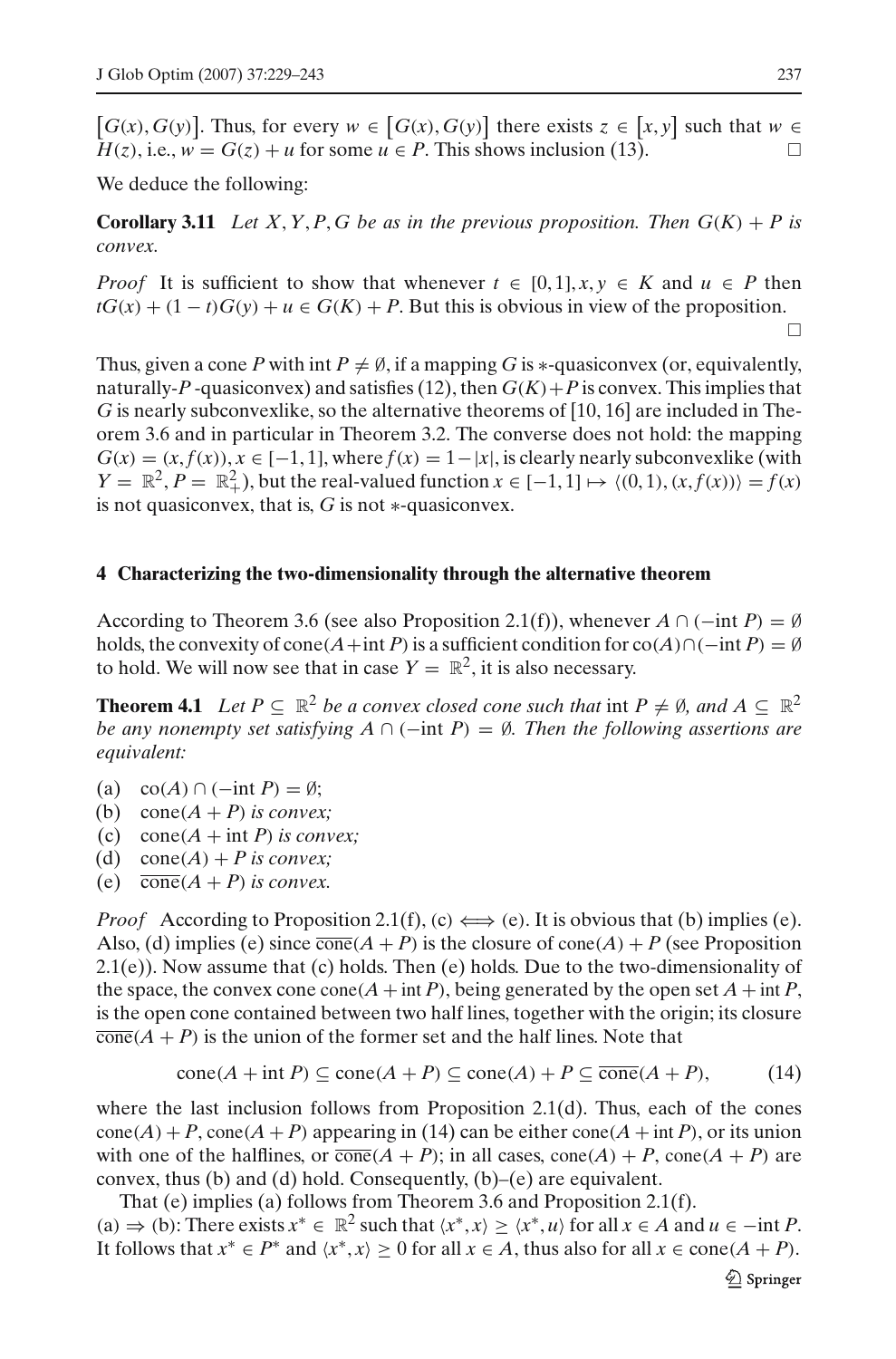Choose  $u \in \text{int } P$ . Let  $y, z \in A$ . Then obviously

$$
cone({y}) + cone({u}) = {\lambda y + \mu u : \lambda, \mu \ge 0}
$$

is a closed convex cone containing *y* and *u* and contained in cone( $A + P$ ). The same is true for the cone cone({*z*}) + cone({*u*}). The two cones have the line cone({*u*}) in common and their union is contained in  $cone(A + P)$ , thus it is contained in the halfspace  $\{x \in \mathbb{R}^2 : \langle x^*, x \rangle \ge 0\}$ . Hence, the set  $B \doteq (\text{cone}(\{y\}) + \text{cone}(\{u\})) \cup$  $(\text{cone}(\{z\}) + \text{cone}(\{u\}))$  is a convex cone. Since  $y, z \in B$  we deduce that  $[y, z] \subseteq B \subseteq B$ cone( $A + P$ ) thus co( $A$ )  $\subseteq$  co( $B$ ) =  $B \subseteq$  cone( $A + P$ ). We deduce that cone( $A + P$ ) is convex.  $\Box$ 

We now show that the equivalence between (a) and one of  $(b)$ –(e) in Theorem [4.1](#page-8-1) is characteristic of two-dimensional spaces. Since, say, (b)  $\Rightarrow$  (a) is a consequence of Theorem [3.6,](#page-5-0) we only consider the implication (a)  $\Rightarrow$  (b) etc.

<span id="page-9-1"></span>**Theorem 4.2** *Let Y be a locally convex topological vector space and P*  $\subseteq$  *Y be a closed, convex cone such that* int  $P \neq \emptyset$  *and* int  $P^* \neq \emptyset$ *. The following assertions are equivalent:*

(a) *for all sets*  $A \subseteq Y$  *one has* 

 $\operatorname{co}(A) \cap (-\text{int } P) = ∅ \Rightarrow \overline{\operatorname{cone}}(A + P)$  is convex;

(b) *for all sets*  $A \subseteq Y$  *one has* 

 $\operatorname{co}(A) \cap (-\text{int } P) = \emptyset \Rightarrow \operatorname{cone}(A) + P$  is convex;

(c) *for all sets*  $A \subseteq Y$  *one has* 

$$
co(A) \cap (-int P) = \emptyset \Rightarrow cone(A + int P) \text{ is convex};
$$

(d) *Y is at most two-dimensional.*

*Proof* We show first that (a) implies (d). Assume that the dimension of *Y* is at least 3. Let  $x^*$  ∈ int  $P^*$ . Then for all  $x \in P \setminus \{0\}$ ,  $\langle x^*, x \rangle > 0$ . Fix  $x \in \text{int } P$ , and choose linearly independent *y*,  $z \in Y$  such that  $\langle x^*, y \rangle = \langle x^*, z \rangle = 0$  (this is possible since the dimension of the kernel of *x*<sup>∗</sup> is at least 2). In particular, *y* and *z* are not zero. Let *A* be the set  $[y + z, y + x] \cup [y + x, y - z]$ . Every element *w* of *A* has the form:  $w = t (y \pm z) + (1 - t) (y + x)$  with  $t \in [0, 1]$ . Hence  $\langle x^*, w \rangle = (1 - t) \langle x^*, x \rangle \ge 0$ . It follows that for every  $w \in \text{co}(A)$ ,  $\langle x^*, w \rangle \ge 0$ . Since for every  $u \in -\text{int } P$ ,  $\langle x^*, u \rangle < 0$ , it follows that  $co(A) \cap (-int P) = \emptyset$ .

We now show that  $\overline{\text{cone}}(A + P)$  is not convex. Since  $y = \frac{y+z}{2} + \frac{y-z}{2} \in \text{co}(A) \subseteq$ co (cone  $(A + P)$ ), it is sufficient to show that  $y \notin \overline{cone}(A + P)$ . Suppose to the contrary that  $y \in \overline{\text{cone}} (A + P)$ . Then there exist  $\lambda_i \geq 0, t_i \in [0, 1], u_i \in P$  such that

$$
\lambda_i(t_i(y \pm z) + (1 - t_i)(y + x)) + u_i \rightarrow y. \tag{15}
$$

<span id="page-9-0"></span>Then

$$
\langle x^*, \lambda_i(t_i(y \pm z) + (1 - t_i)(y + x)) + u_i \rangle \to \langle x^*, y \rangle = 0
$$
  
\n
$$
\Rightarrow \lambda_i(1 - t_i) \langle x^*, x \rangle + \langle x^*, u_i \rangle \to 0
$$
  
\n
$$
\Rightarrow \lambda_i(1 - t_i) \to 0 \text{ and } \langle x^*, u_i \rangle \to 0.
$$

*<sup></sub>* Springer</sup>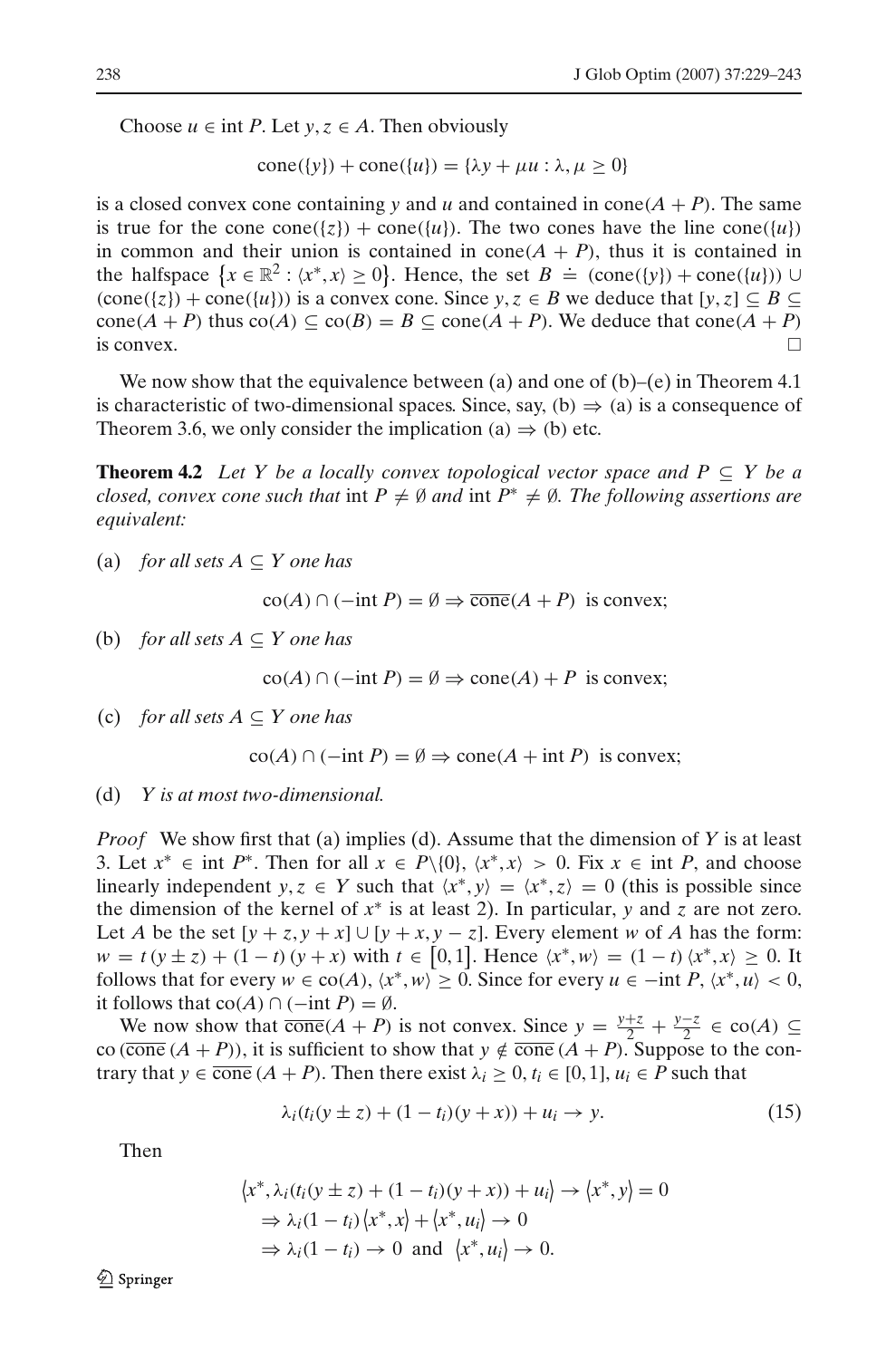If there is a subsequence of  $\{\lambda_i\}$  converging to 0 then we get from [\(15\)](#page-9-0) that  $u_i \to y$ (since  $\lambda_i$  is multiplied with a bounded vector). This implies that  $y \in \overline{P} = P$  which contradicts  $\langle x^*, y \rangle = 0$ .

If there is a subsequence of  $\{\lambda_i\}$  converging to a number  $\lambda \in [0, +\infty[$  then  $t_i \to 1]$ and we get from [\(15\)](#page-9-0) that  $u_i \rightarrow y - \lambda(y \pm z)$ . Since *P* is closed, this implies that  $y - \lambda (y \pm z) \in P$ . But  $\langle x^*, y - \lambda (y \pm z) \rangle = 0$  while  $\langle x^*, u \rangle > 0$  for all  $u \in P \setminus \{0\}$ . Hence  $y - \lambda (y \pm z) = 0$ . This is impossible, in view of the linear independence of *y* and *z*.

It follows that  $\lambda_i \to +\infty$ . Then  $t_i \to 1$ , and from  $\lambda_i(1 - t_i) \to 0$  and [\(15\)](#page-9-0) we obtain  $\lambda_i t_i(y \pm z) + u_i \rightarrow y$ . Thus,  $y \pm z + \frac{u_i}{\lambda_i t_i} \rightarrow 0$  and  $\frac{u_i}{\lambda_i t_i} \rightarrow -(y \pm z)$ . However,  $\frac{u_i}{\lambda_i t_i} \in P$ thus its limit should be in *P*. As before, this should imply that  $y \pm z = 0$  which again contradicts the linear independence of *y* and *z*.

Thus,  $y \notin \overline{\text{cone}}(A + P)$ . Since  $y \in \text{co}(\overline{\text{cone}}(A + P))$ , we deduce that  $\overline{\text{cone}}(A + P)$ is not convex. This contradicts (a).

To show that (b) implies (a), we simply remark that if cone  $(A) + P$  is convex then its closure cone  $(A) + P$  is convex, and this is equal to  $\overline{\text{cone}}(A + P)$  by Proposition  $2.1(d)$  $2.1(d)$ . The same proposition shows that (c) implies (a). Finally, (d) implies (b) and (c) by Theorem 4.1.

**Remark 4.3** The assumption int  $P^* \neq \emptyset$  (which corresponds to pointedness of P when *Y* is finite-dimensional) cannot be removed. Indeed, let  $P = \{y \in Y : \langle p^*, y \rangle \ge 0\}$ where  $p^* \in Y^* \setminus \{0\}$ . Then  $P^* = \text{cone } (\{p^*\})$ , int  $P^* = \emptyset$ . For any nonempty  $A \subseteq Y$ , the set  $A$  + int *P* is convex. Thus, (c) in Theorem [4.2](#page-9-1) holds independently of the dimension of the space *Y*.

#### **5 Some applications**

#### 5.1 Characterizing the zero (Lagrangian) duality gap

We now obtain various equivalent conditions to the zero (Lagrangian) duality gap for a class of nonconvex minimization problems under a Slater-type condition.

<span id="page-10-0"></span>Let us consider the following constrained minimization problem

$$
\mu \doteq \inf_{x \in K} f(x),\tag{16}
$$

where  $K \doteq \{x \in C : g(x) \in -P\}$ , *C* is a nonempty subset of a real locally convex topological vector space *X*, *f*:  $C \rightarrow \mathbb{R}$ , and  $g: C \rightarrow Y$ , with *Y* as before and  $P \subseteq Y$ is a closed convex cone with nonempty interior. Let us introduce the Lagrangian

$$
L(\lambda^*, x) = f(x) + \langle \lambda^*, g(x) \rangle.
$$

<span id="page-10-1"></span>Obviously,

$$
\mu \ge \inf_{x \in C} L(\lambda^*, x) \quad \forall \lambda^* \in P^*.
$$
 (17)

We set

$$
A = \Big\{ (f(x) - \mu, g(x)) \in \mathbb{R} \times Y : x \in C \Big\}.
$$

**Theorem 5.1** *Let us consider problem* [\(16\)](#page-10-0)*. If* µ *is finite and the Slater-type condition that for some*  $x_0 \in C$ ,  $\langle y^*, g(x_0) \rangle$  < 0 *for all*  $y^* \in P^* \setminus \{0\}$  *holds, then the following assertions are equivalent:*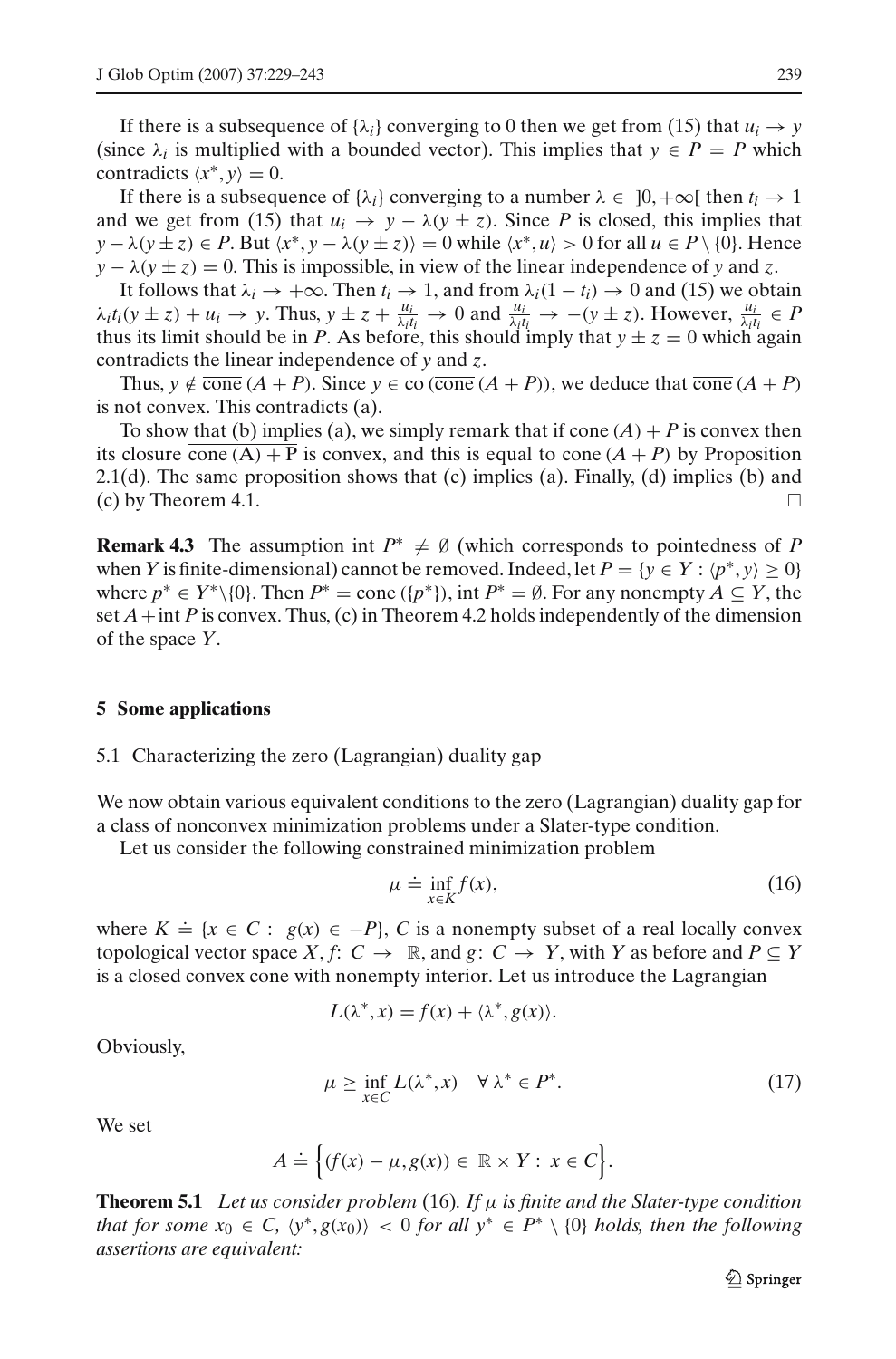(a) *there exists a Lagrange multiplier*  $\lambda^* \in P^*$  *such that* 

$$
\inf_{x \in K} f(x) = \inf_{x \in C} L(\lambda^*, x);
$$

(b)

$$
\inf_{x \in K} f(x) = \max_{\lambda^* \in P^*} \inf_{x \in C} L(\lambda^*, x);
$$

(c) cone( $A$  + int( $\mathbb{R}_+ \times P$ )) *is pointed.* 

*Proof* (a)  $\Longleftrightarrow$  (b): One implication is obvious. From (a) it follows that

$$
\mu \leq \max_{\lambda^* \in P^*} \inf_{x \in C} L(\lambda^*, x),
$$

which together with  $(17)$  imply  $(b)$ .

(c)  $\implies$  (a): Applying Theorem [3.2](#page-4-3) we infer that co(*A*) ∩ (−int( $\mathbb{R}_+ \times P$ )) = Ø. By the convex separation theorem, we obtain  $\gamma^* \geq 0$  and  $\lambda^* \in P^*$ , not both zero, satisfying

$$
\gamma^* f(x) + \langle \lambda^*, g(x) \rangle \ge \gamma^* \mu \ \forall \, x \in C. \tag{18}
$$

<span id="page-11-0"></span>If  $\gamma^* = 0$ , then  $0 \neq \lambda^* \in P^*$  and  $\langle \lambda^*, g(x) \rangle \geq 0$  for all  $x \in C$ , contradicting the Slater-type condition. Therefore, we may assume  $\gamma^* = 1$  in [\(18\)](#page-11-0). Hence,

$$
f(x) + \langle \lambda^*, g(x) \rangle \ge \mu \quad \forall \, x \in C,\tag{19}
$$

<span id="page-11-1"></span>which implies

$$
\inf_{x \in C} L(\lambda^*, x) \ge \mu.
$$

This together with [\(17\)](#page-10-1) yield the desired result. (a)  $\implies$  (c): From (a), [\(19\)](#page-11-1) holds, and this amounts to writing

$$
\langle (1, \lambda^*), (f(x) - \mu, g(x)) \rangle \ge 0 \quad \forall x \in C.
$$

We then apply Theorem [3.2](#page-4-3) to get (c).  $\Box$ 

# 5.2 Characterizing weakly efficient solutions through scalarization

Let *X* be a real vector space,  $K \subseteq X$  a convex set and *Y* a real locally convex topological vector space. Given a vector mapping  $F: K \to Y$ , we consider the problem of finding

$$
\bar{x} \in K: F(x) - F(\bar{x}) \notin -\text{int } P, \quad \forall \ x \in K,
$$

where  $P \subseteq Y$  is a closed convex cone such that int  $P \neq \emptyset$  (see Sect. 3). The set of such  $\bar{x}$  is denoted by  $E_w$ , and its elements are termed weakly efficient solutions. Clearly

$$
\bar{x} \in E_w \Longleftrightarrow (F(K) - F(\bar{x})) \cap (-\text{int } P) = \emptyset.
$$

For a real-valued function *h*, by argmin<sub>K</sub>*h* we mean the set of minimum points of *h* on *K*.

The next theorem is a direct consequence of Corollary [3.3](#page-4-4) with  $G(x) = F(x) - F(\bar{x})$ .

**Theorem 5.2** *Let*  $K \subseteq X$  *be a convex set and*  $F, P$  *as above. The following assertions are equivalent:*

 $\mathcal{Q}$  Springer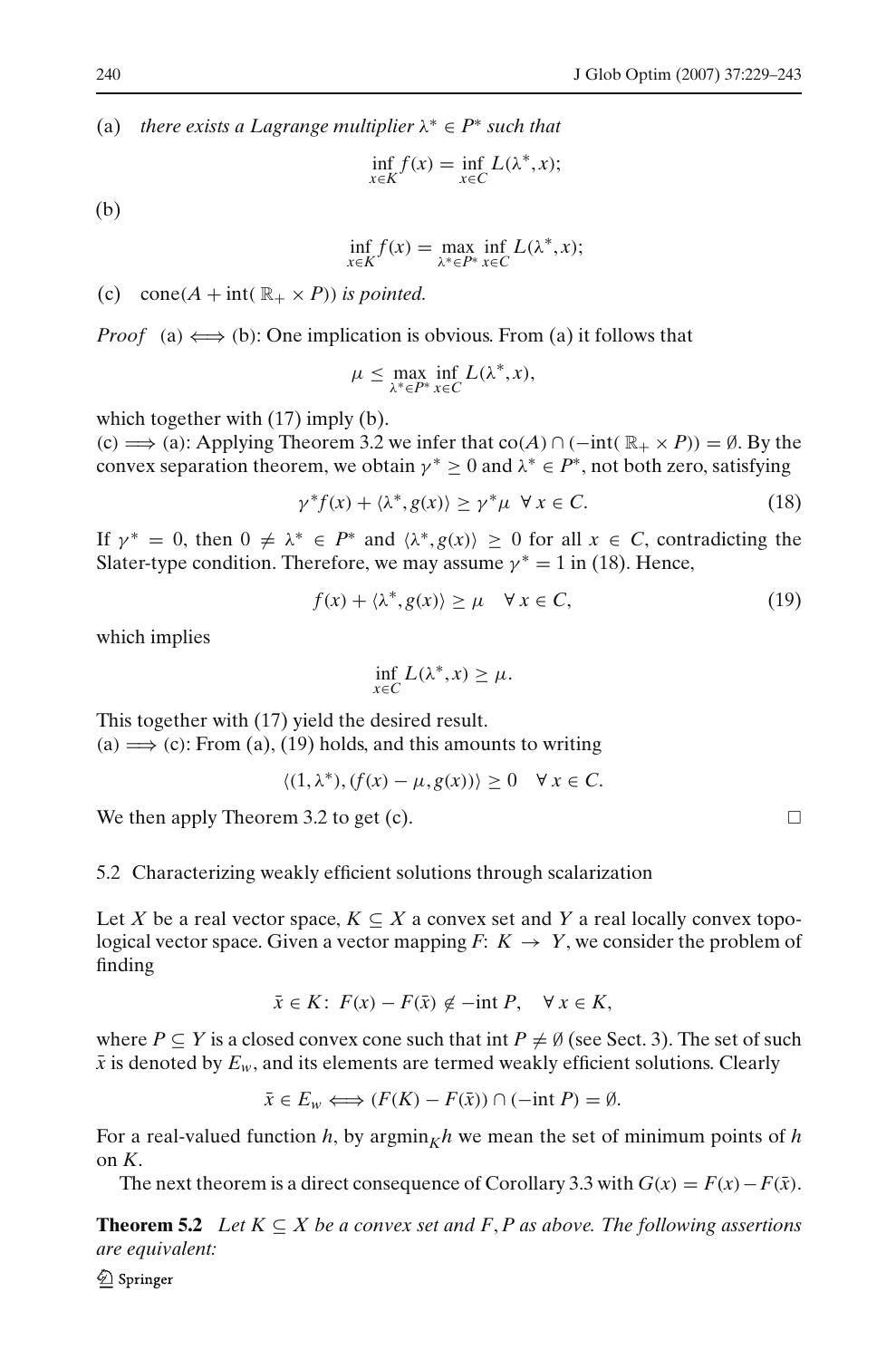(a)

$$
\bar{x}\in \bigcup_{p^*\in P^*, p^*\neq 0} \text{argmin}_K \langle p^*, F(\cdot) \rangle;
$$

(b) cone( $F(K) - F(\bar{x}) + \text{int } P$ ) *is pointed.* 

In case  $Y = \mathbb{R}^2$ , we get the following theorem whose proof follows from Theorem 4.1.

**Theorem 5.3** *Let*  $K \subseteq X$  *be a convex set and*  $F, P$  *as above with*  $Y = \mathbb{R}^2$ *. Then the following assertions are equivalent:*

(a)

$$
\bar{x} \in \bigcup_{p^* \in P^*, p^* \neq 0} \operatorname{argmin}_K \langle p^*, F(\cdot) \rangle;
$$

(b)  $\bar{x} \in E_w$  *and* cone( $F(K) - F(\bar{x}) + \text{int } P$ ) *is convex.* 

Notice that the cone appearing in (b) of the preceding theorem may be substituted by others cones by virtue of Theorem [4.1.](#page-8-1)

**Remark 5.4** Some sufficient and in some situations also necessary conditions to get  $E_w \neq \emptyset$  are established in [7, 8].

5.3 Characterizing the Fritz–John type optimality conditions in vector optimization

For simplicity we now consider *X* to be a real normed vector space. It is well known that if  $\bar{x}$  is a local minimum point (in the usual sense) for the real-valued differentiable function *F* on *K*, then

$$
\nabla F(\bar{x}) \in (T(K; \bar{x}))^*.
$$
 (20)

<span id="page-12-1"></span>Here,  $T(C; \bar{x})$  denotes the contingent cone of *C* at  $\bar{x} \in C$ , defined as the set of vectors *v* such that there exist  $t_k \downarrow 0$ ,  $v_k \in X$ ,  $v_k \rightarrow v$  such that  $\bar{x} + t_k v_k \in C$  for all  $k$ ;  $C^*$ denotes the (positive) polar cone of *C*.

It is now our purpose to extend the previous optimality condition to the vector case without smoothness assumptions. More precisely, let  $K \subseteq X$  be closed and consider a mapping *F*:  $K \to \mathbb{R}^n$ . Given a closed convex cone  $P \subseteq \mathbb{R}^n$  with nonempty interior, a vector  $\bar{x} \in K$  is a local weakly efficient solution for *F* on *K*, if there exists an open neighborhood  $V$  of  $\bar{x}$  such that

$$
(F(K \cap V) - F(\bar{x})) \cap (-\text{int } P) = \emptyset.
$$
\n<sup>(21)</sup>

<span id="page-12-0"></span>Following [15], we say that a function  $h: X \to \mathbb{R}$  admits a Hadamard directional derivative at  $\bar{x} \in X$  in the direction *v* if

$$
\lim_{(t,u)\to(0^+,v)}\frac{h(\bar{x}+tu)-h(\bar{x})}{t}\in\mathbb{R}.
$$

In this case, we denote such a limit by  $dh(\bar{x}; v)$ .

If  $F = (f_1, \ldots, f_n)$ , we set  $\mathcal{F}(v) \doteq ((df_1(\bar{x}; v), \ldots, df_n(\bar{x}; v)),$  $\mathcal{F}(T(K;\bar{x})) = {\mathcal{F}(v) \in \mathbb{R}^n : v \in T(K;\bar{x})}.$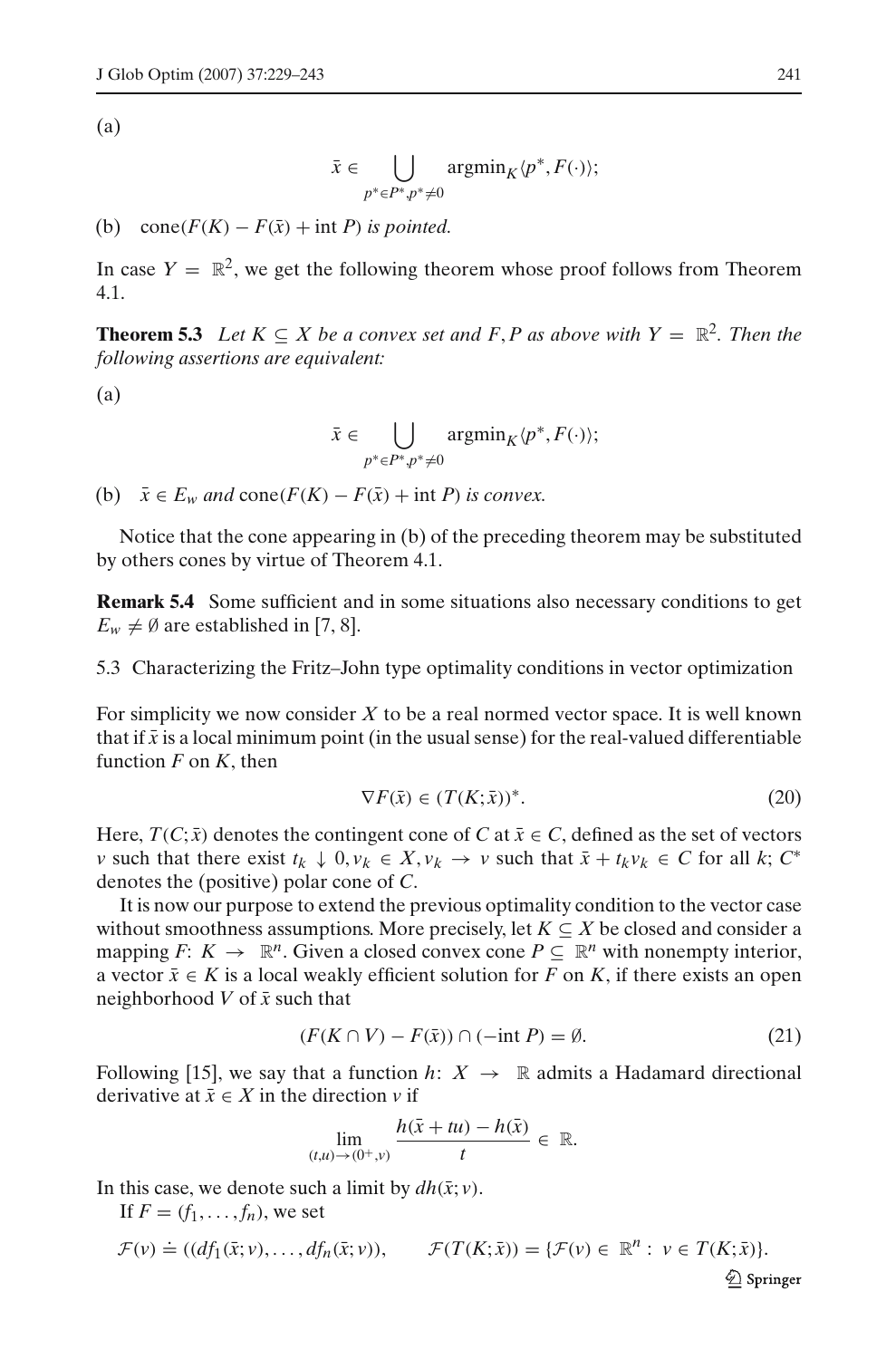It is known that if  $df_i(\bar{x}; \cdot), i = 1, \ldots, n$  do exist in  $T(K; \bar{x})$ , and  $\bar{x} \in K$  is a local weakly efficient solution for *F* on *K*, i.e.,  $\bar{x}$  satisfies [\(21\)](#page-12-0), then (see for instance Lemma 3.2 of [15])

$$
(df_1(\bar{x};v),\ldots,df_n(\bar{x};v)) \in \mathbb{R}^n \setminus -\mathrm{int} P, \ \forall \, v \in T(K;\bar{x})
$$

or equivalently,  $\mathcal{F}(T(K;\bar{x})) \cap (-\text{int } P) = \emptyset$ . The following theorems provide complete characterizations for the validity of  $(a)$  as a necessary condition for  $\bar{x}$  to be a local weakly efficient solution for *F* on *K*.

<span id="page-13-0"></span>**Theorem 5.5** *Let*  $K ⊆ X$  *be a closed set,*  $P ⊆ \mathbb{R}^n$  *be a closed convex cone such that* int  $P \neq \emptyset$ , and  $F: K \to \mathbb{R}^n$  be a mapping. Set  $F = (f_1, \ldots, f_n)$  and assume that  $\bar{x} \in K$  and  $df_i(\bar{x}; \cdot), i = 1, \ldots, n$  do exist in  $T(K; \bar{x})$ *. Then, the following assertions are equivalent:*

 $\alpha_1^* \alpha_2^*, \ldots, \alpha_n^* \in P^* \setminus \{0\}, \alpha_1^* df_1(\bar{x}, \nu) + \ldots + \alpha_n^* df_n(\bar{x}, \nu) \geq 0 \ \forall \nu \in T(K; \bar{x});$ (b) cone( $\mathcal{F}(T(K;\bar{x}))$  + int *P*) *is pointed.* 

*Proof* We apply Corollary [3.3](#page-4-4) to obtain the desired result.

When  $Y = \mathbb{R}^2$ , more precise formulations can be obtained from Theorem 4.1.

**Theorem 5.6** *Let*  $K \subseteq X$  *be a closed set,*  $P \subseteq \mathbb{R}^2$  *be a closed convex cone such that* int *P*  $\neq$  Ø*.* Set *F* = (*f*<sub>1</sub>, *f*<sub>2</sub>) and assume that  $\bar{x}$  ∈ *K* and  $df_i(\bar{x}; \cdot)$ , *i* = 1, 2 *do exist in*  $T(K; \bar{x})$ *. Then, the following assertions are equivalent:* 

(a)  $\exists (\alpha_1^*, \alpha_2^*) \in P^* \setminus \{0\}, \quad \alpha_1^* df_1(\bar{x}, \nu) + \alpha_2^* df_2(\bar{x}, \nu) \geq 0 \quad \forall \nu \in T(K; \bar{x});$ (b)  $\mathcal{F}(T(K;\bar{x})) \cap (-\text{int } P) = \emptyset$  *and*  $\text{cone}(\mathcal{F}(T(K;\bar{x})) + \text{int } P)$  *is convex.* 

**Remark 5.7** When  $P = \mathbb{R}^n_+$  and  $f_1, \ldots, f_n$  are differentiable, Part (a) in Theorem [5.5](#page-13-0) can be written as

$$
\operatorname{co}(\{\nabla f_i(\bar{x}): i = 1, \dots, n\}) \cap (T(K; \bar{x}))^* \neq \emptyset,
$$
\n<sup>(22)</sup>

<span id="page-13-1"></span>which is the natural extension of [\(20\)](#page-12-1). However, we have to point to out that [\(22\)](#page-13-1) is not in general a necessary optimality condition for  $\bar{x}$  to be a local weakly efficient solution. This is shown in  $\mathbb{R}^2$  by the example taken from [2] (see also [4, 18] for additional discussion):

$$
K = \{(x_1, x_2): (x_1 + 2x_2)(2x_1 + x_2) \le 0\}, f_i(x_1, x_2) = x_i, \overline{x} = (0, 0).
$$

In this case  $T(K; \bar{x}) = K$ , which is nonconvex, thus  $(T(K; \bar{x}))^* = \{(0, 0)\}\)$ , and therefore [\(22\)](#page-13-1) does not hold since co  $(\nabla f_1(\bar{x}), \nabla f_2(\bar{x}))$  = co  $\{(1, 0), (0, 1)\}$ . Notice also that

cone 
$$
\left(\mathcal{F}(T(K;\bar{x})) + \mathbb{R}^2_+\right) = \bigcup_{t \geq 0} t\left(T(K;\bar{x}) + \mathbb{R}^2_+\right)
$$

is nonconvex. On the other hand, due to the linearity of  $\mathcal F$  (when  $f_1$  and  $f_2$  are differentiable), if  $T(K; \bar{x})$  is convex then

cone 
$$
\left(\mathcal{F}(T(K;\bar{x})) + \mathbb{R}^2_+\right) = \bigcup_{t \geq 0} t\left(\mathcal{F}(T(K;\bar{x})) + \mathbb{R}^2_+\right)
$$

is also convex. This fact was pointed out earlier in [17] (see also [4]). Therefore, [\(22\)](#page-13-1) holds if  $T(K; \bar{x})$  is convex. The following example shows that the necessary optimality

$$
\Box
$$